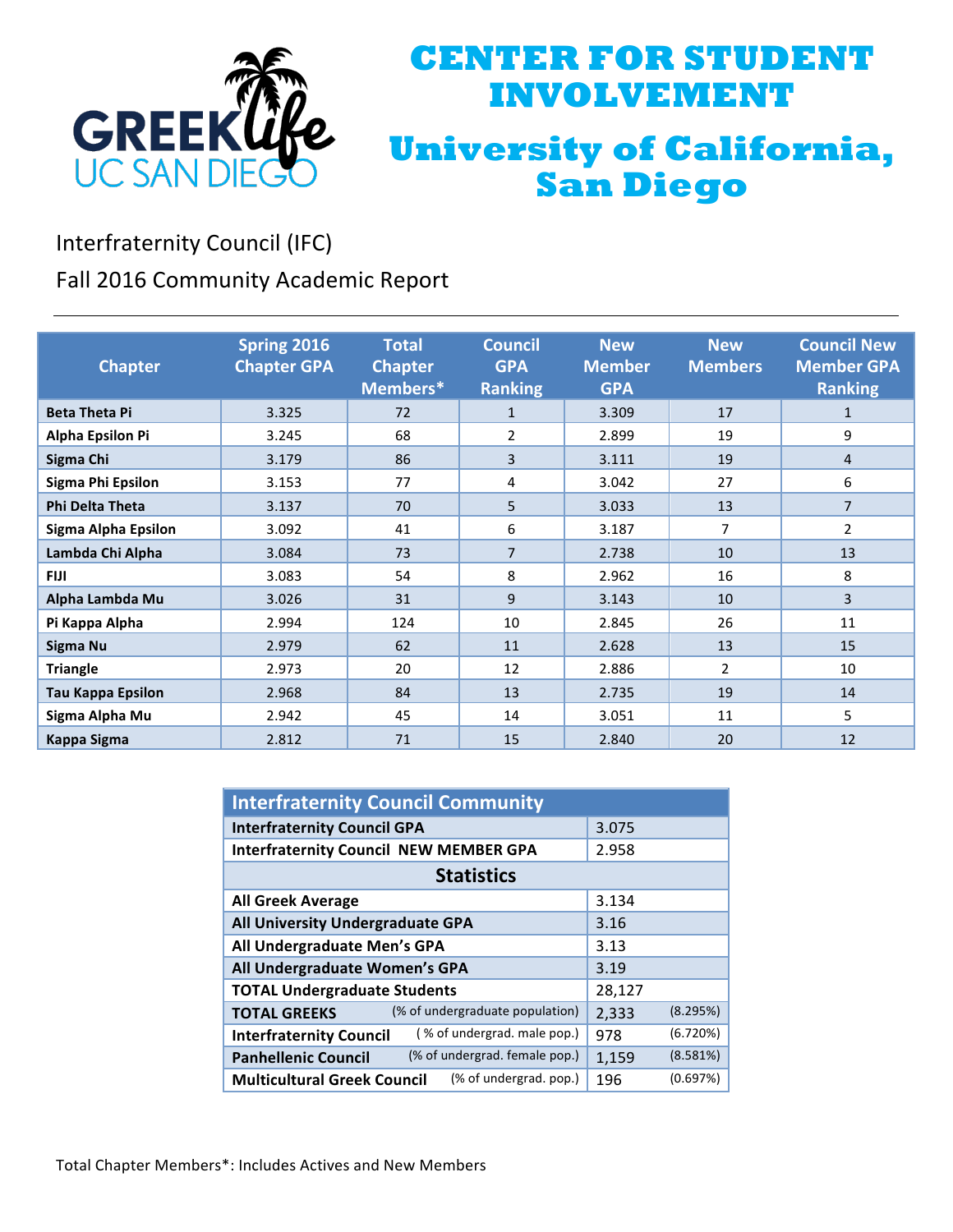

## **CENTER FOR STUDENT INVOLVEMENT University of California, San Diego**

Panhellenic Council (PHC)

Fall 2016 Community Academic Report

| <b>Chapter</b>           | Spring 2016<br><b>Chapter GPA</b> | <b>Total</b><br><b>Chapter</b><br>Members* | <b>Council</b><br><b>GPA</b><br><b>Ranking</b> | <b>New</b><br><b>Member</b><br><b>GPA</b> | <b>New</b><br><b>Members</b> | <b>Council New</b><br><b>Member GPA</b><br><b>Ranking</b> |
|--------------------------|-----------------------------------|--------------------------------------------|------------------------------------------------|-------------------------------------------|------------------------------|-----------------------------------------------------------|
| Kappa Alpha Theta        | 3.407                             | 104                                        | $\mathbf{1}$                                   | 3.211                                     | 38                           | 3                                                         |
| Chi Omega                | 3.309                             | 126                                        | 2                                              | 3.181                                     | 36                           | 4                                                         |
| Alpha Chi Omega          | 3.272                             | 90                                         | 3                                              | 3.176                                     | 34                           | 6                                                         |
| <b>Alpha Epsilon Phi</b> | 3.256                             | 60                                         | 4                                              | 3.221                                     | 17                           | 2                                                         |
| Pi Beta Phi              | 3.254                             | 100                                        | 5                                              | 3.176                                     | 35                           | 7                                                         |
| <b>Delta Delta Delta</b> | 3.253                             | 99                                         | 6                                              | 3.181                                     | 30                           | 5                                                         |
| Sigma Kappa              | 3.187                             | 105                                        | $\overline{7}$                                 | 3.060                                     | 38                           | 10                                                        |
| Alpha Omicron Pi         | 3.173                             | 98                                         | 8                                              | 3.267                                     | 26                           | 1                                                         |
| Delta Gamma              | 3.169                             | 110                                        | 9                                              | 3.150                                     | 39                           | 8                                                         |
| Kappa Kappa Gamma        | 3.153                             | 107                                        | 10                                             | 2.988                                     | 35                           | 11                                                        |
| Alpha Phi                | 3.103                             | 105                                        | 11                                             | 3.086                                     | 47                           | 9                                                         |
| Phi Sigma Rho            | 2.991                             | 55                                         | 12                                             | 2.947                                     | 16                           | 12                                                        |

| <b>Panhellenic Council Community</b>                          |        |          |  |  |  |
|---------------------------------------------------------------|--------|----------|--|--|--|
| <b>Panhellenic Council GPA</b>                                | 3.217  |          |  |  |  |
| <b>Panhellenic Council NEW MEMBER GPA</b>                     | 3.139  |          |  |  |  |
| <b>Statistics</b>                                             |        |          |  |  |  |
| <b>All Greek Average</b>                                      | 3.134  |          |  |  |  |
| All University Undergraduate GPA                              | 3.16   |          |  |  |  |
| All Undergraduate Men's GPA                                   | 3.13   |          |  |  |  |
| All Undergraduate Women's GPA                                 | 3.19   |          |  |  |  |
| <b>TOTAL Undergraduate Students</b>                           | 28,127 |          |  |  |  |
| (% of undergraduate population)<br><b>TOTAL GREEKS</b>        | 2,333  | (8.295%) |  |  |  |
| (% of undergrad. male pop.)<br><b>Interfraternity Council</b> | 978    | (6.720%) |  |  |  |
| (% of undergrad. female pop.)<br><b>Panhellenic Council</b>   | 1,159  | (8.581%) |  |  |  |
| (% of undergrad. pop.)<br><b>Multicultural Greek Council</b>  | 196    | (0.697%) |  |  |  |